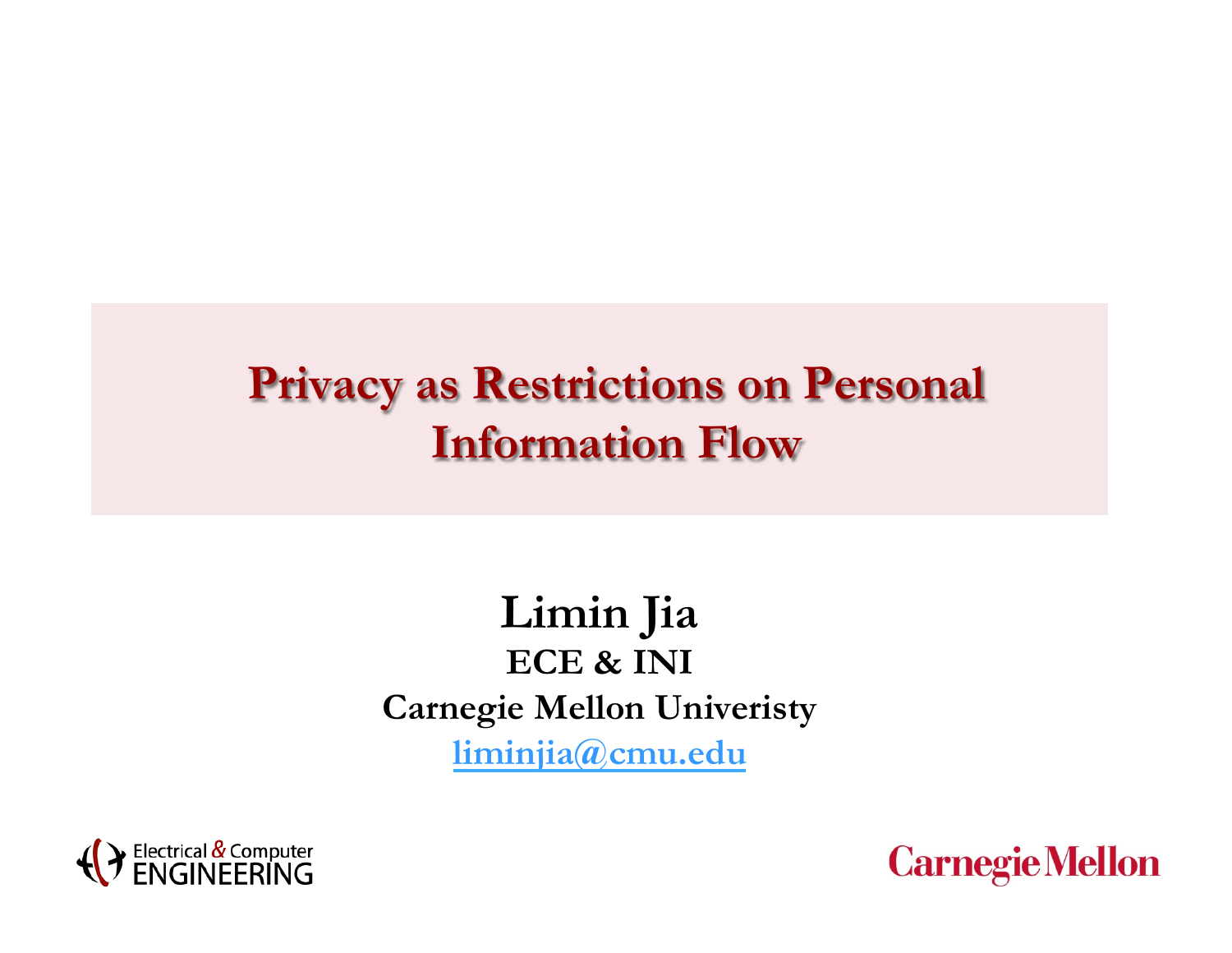A covered entity may disclose an individual's protected health information (phi) to law-enforcement officials for the purpose of identifying an individual if the individual made a statement admitting participating in a violent crime that the covered entity believes may have caused serious physical harm to the victim

- ! **Privacy is beyond simple data access control** 
	- ! **Privacy as Restrictions on Personal Information Flow** 
		- ! Restricting direct flow (direct disclosure)
		- Temporal restrictions
		- Restrictions backed by complex semantics
			- ! Purpose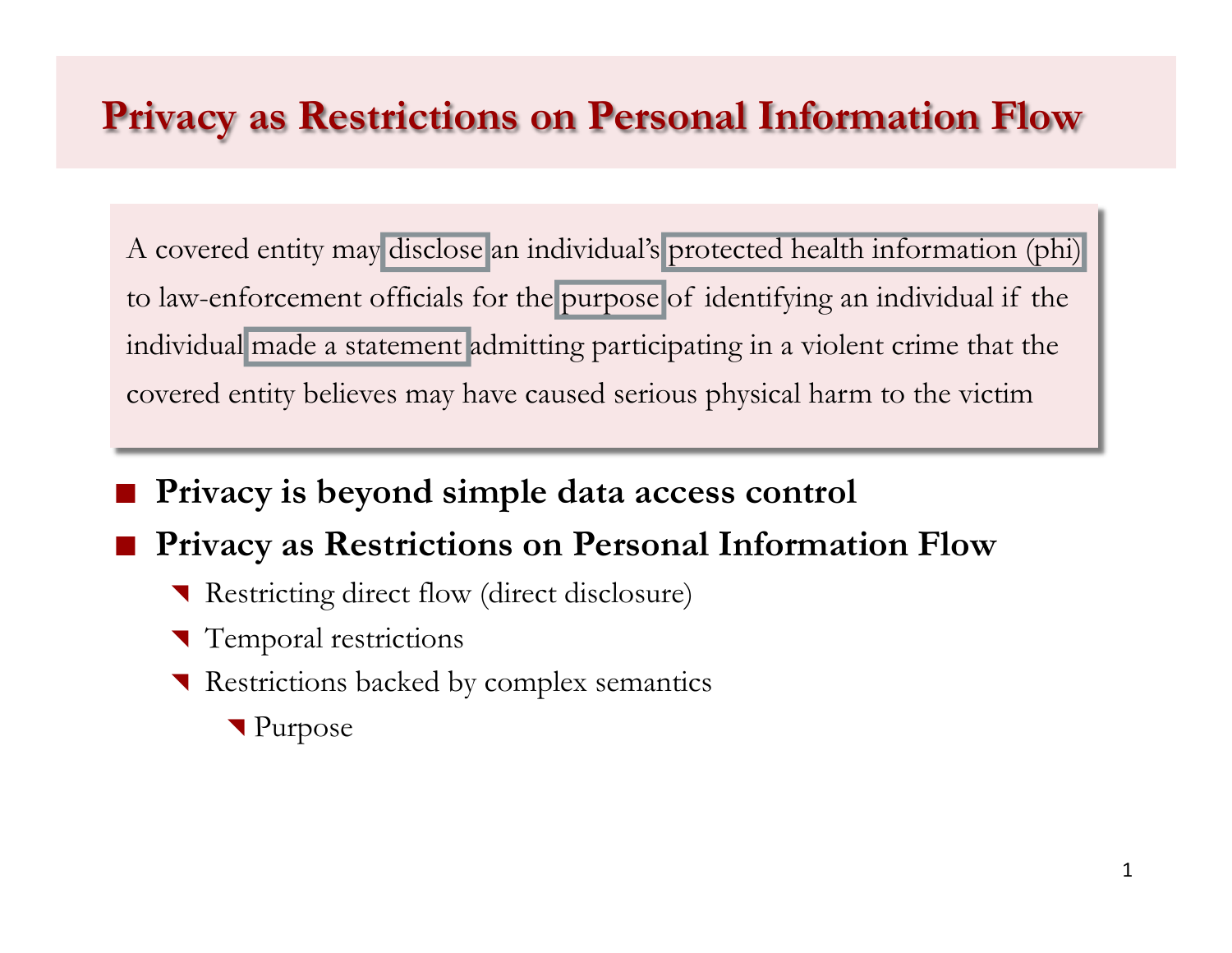



# ■ Metric First-order Temporal Logic **(MFOTL)**

- **Precise** 
	- Temporal restrictions are encoded using temporal connectives
- **Expressive** 
	- ! **Encoded all of GLBA and HIPAA disclosure related clauses**
- Usable?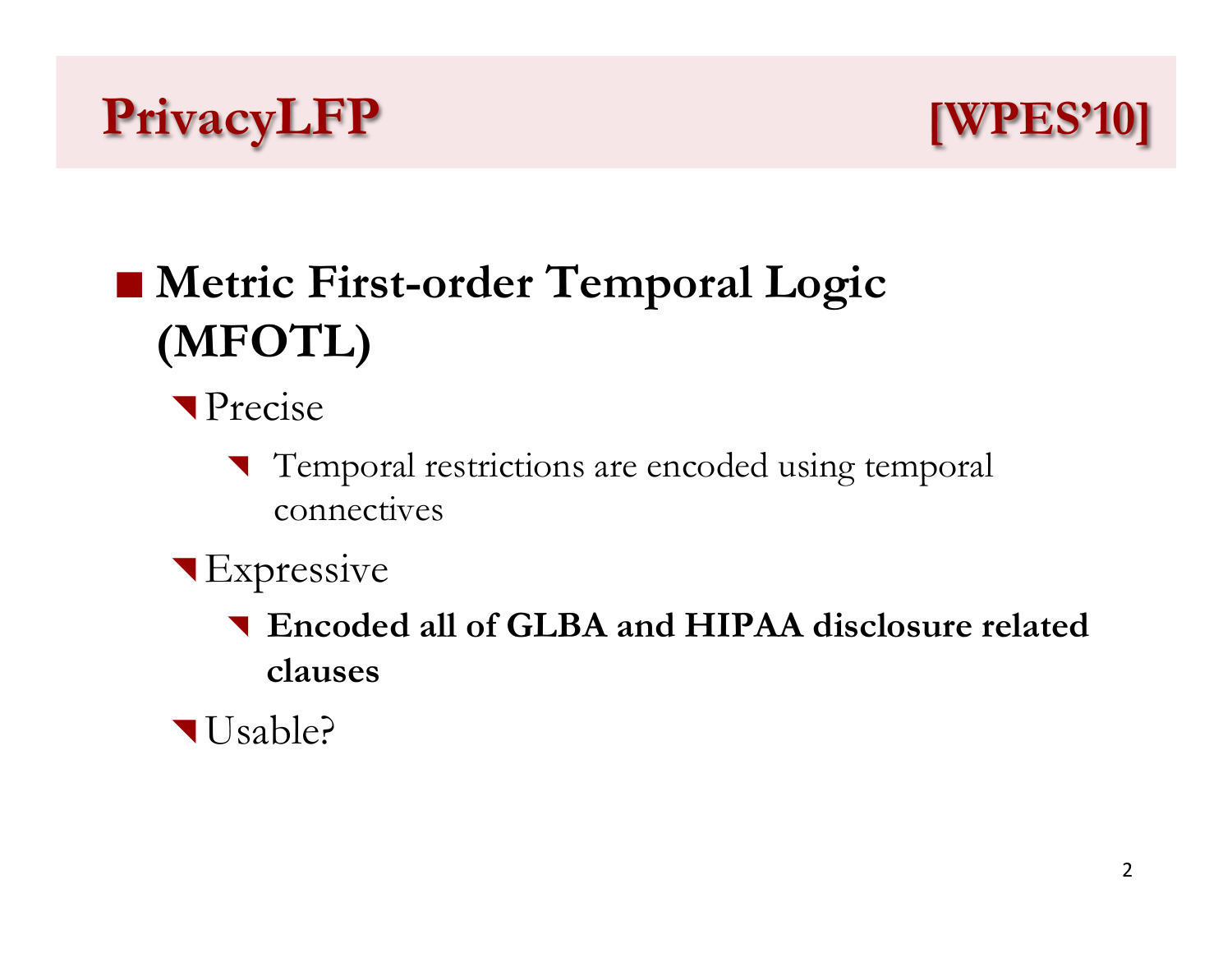

### **Precision**

## ! **Expressiveness**

- ! Semantics behind privacy policies is complex
- ! Enforcement mechanisms need precise semantics

### $\blacksquare$  Usability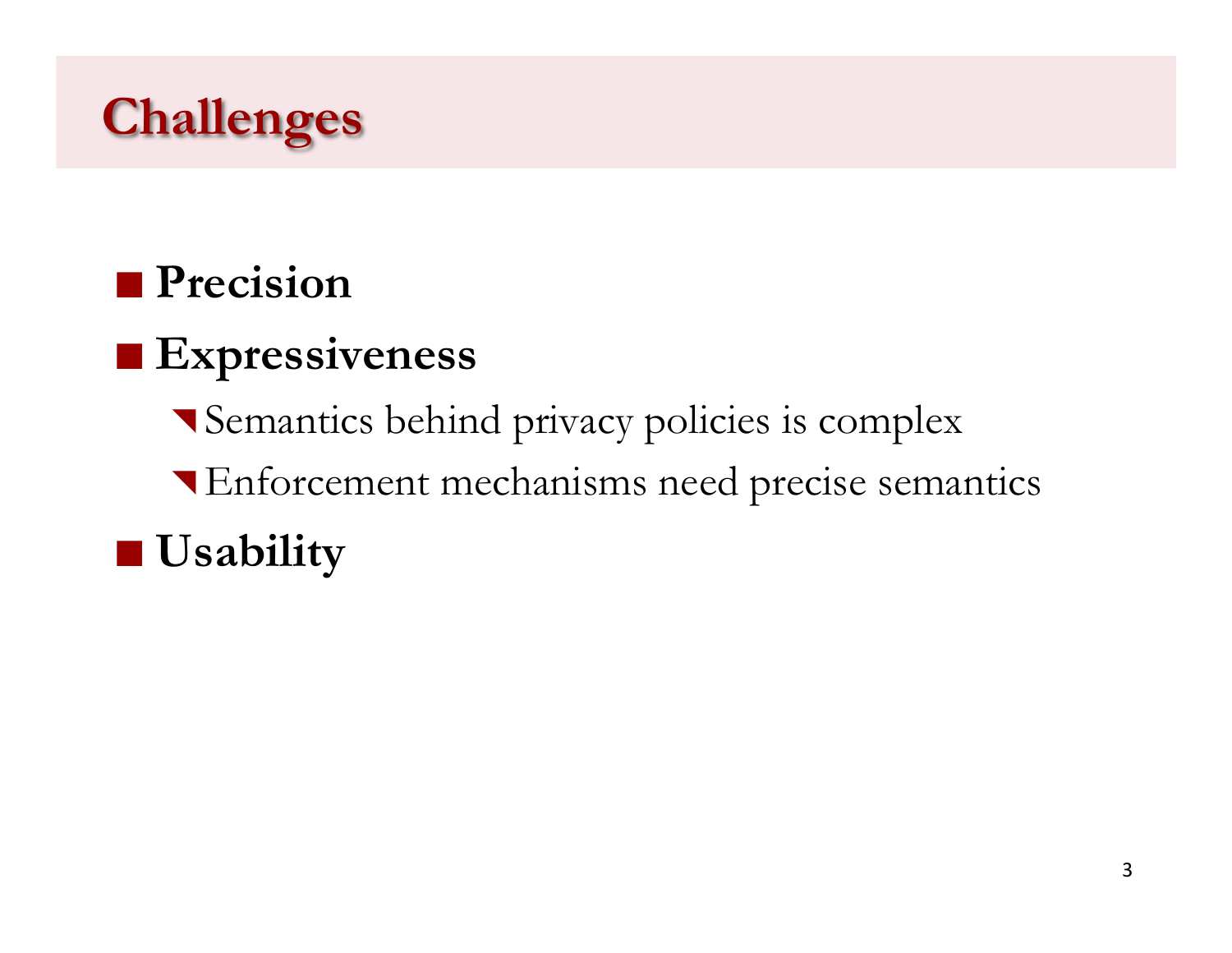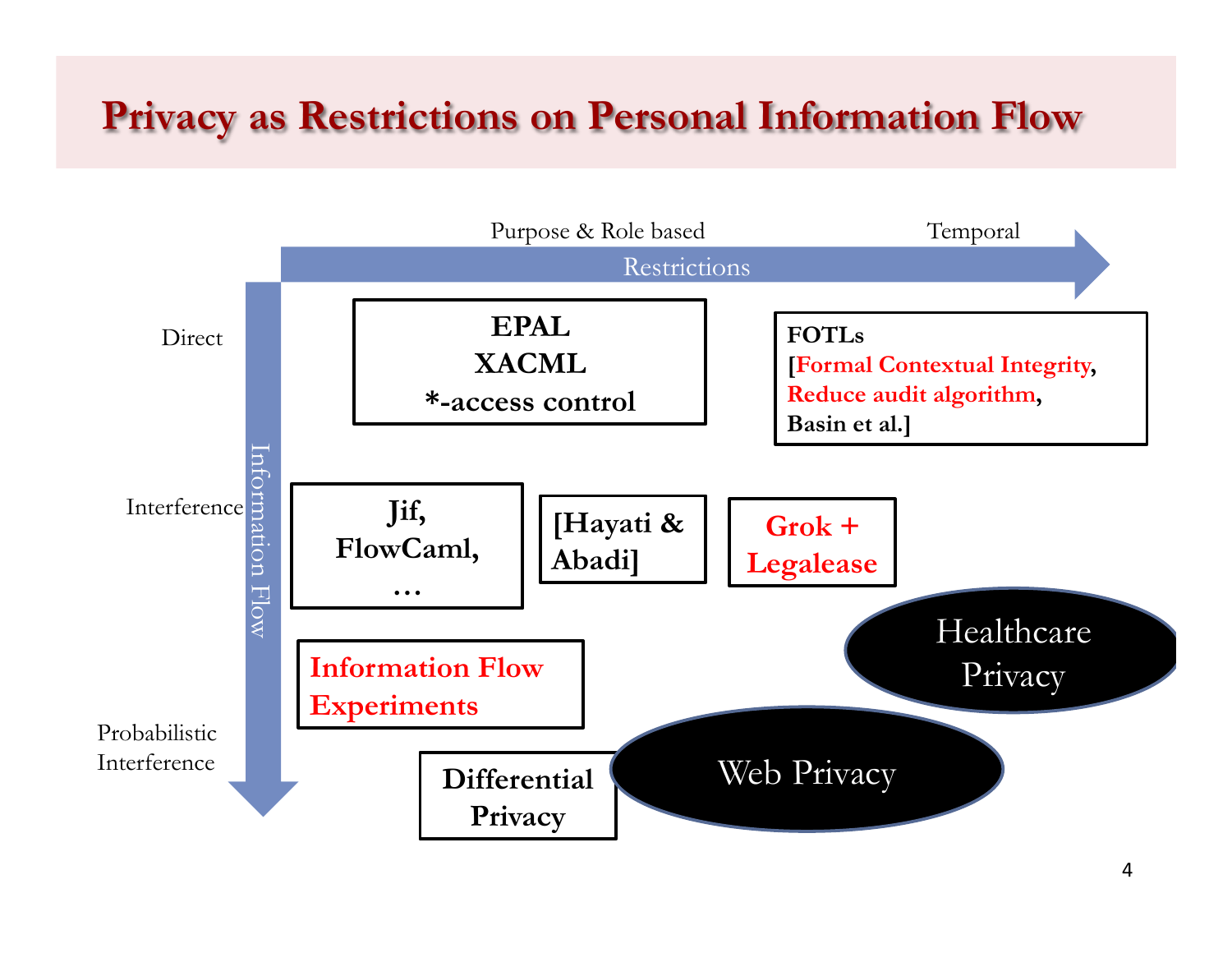# **Legalease: Example Policy [Oakland S&P 2014]**

**DENY** *Datatype* IPAddress

*UseForPurpose* Advertising

**EXCEPT** 

**ALLOW** 

*UseForPurpose* AbuseDetect

**EXCEPT** 

**DENY** *Datatype*

IPAddress, AccountInfo

We will **not** use **full IP Address** for **Advertising**. IP Address may be used for **detecting abuse**. In such cases, it will not be combined with **account** 

**information.** 

**Encoded the entirety of Google's privacy policies and Bing's privacy**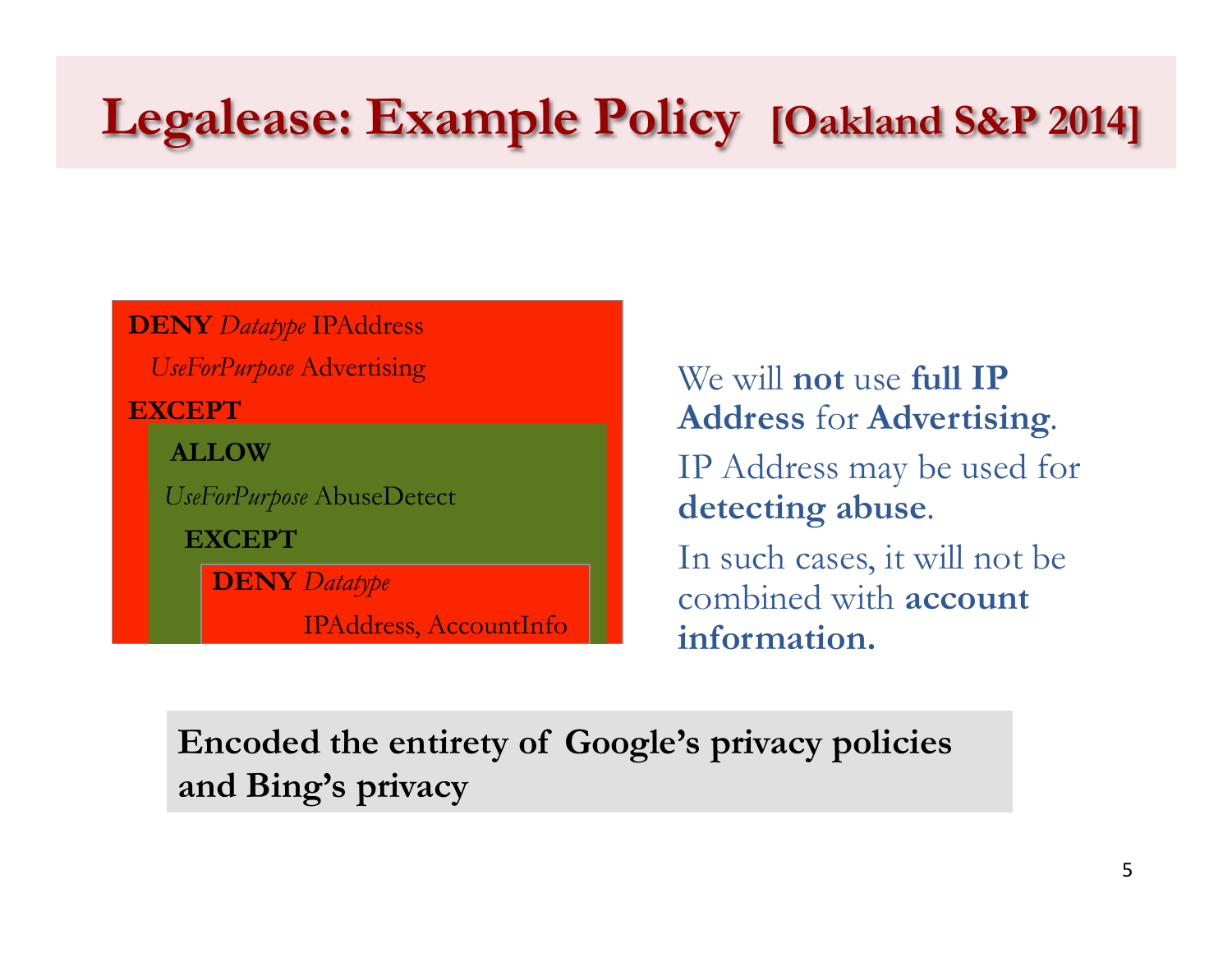# **Designed for Usability**

#### **DENY** *Datatype* **IPAddress** *UseForPurpose* **Advertising**

#### **EXCEPT**

 **ALLOW** 

*Datatype* **IPAddress:Truncated**

 **ALLOW** 

*UseForPurpose* **AbuseDetect**

 **EXCEPT** 

 **DENY** *Datatype*

 **IPAddress, AccountInfo**

#### **Exceptions**

How legal texts are structured One-to one correspondence

### **Local Reasoning**

Each exception refines its immediate parent

Formally proven property

#### **Independent of Code**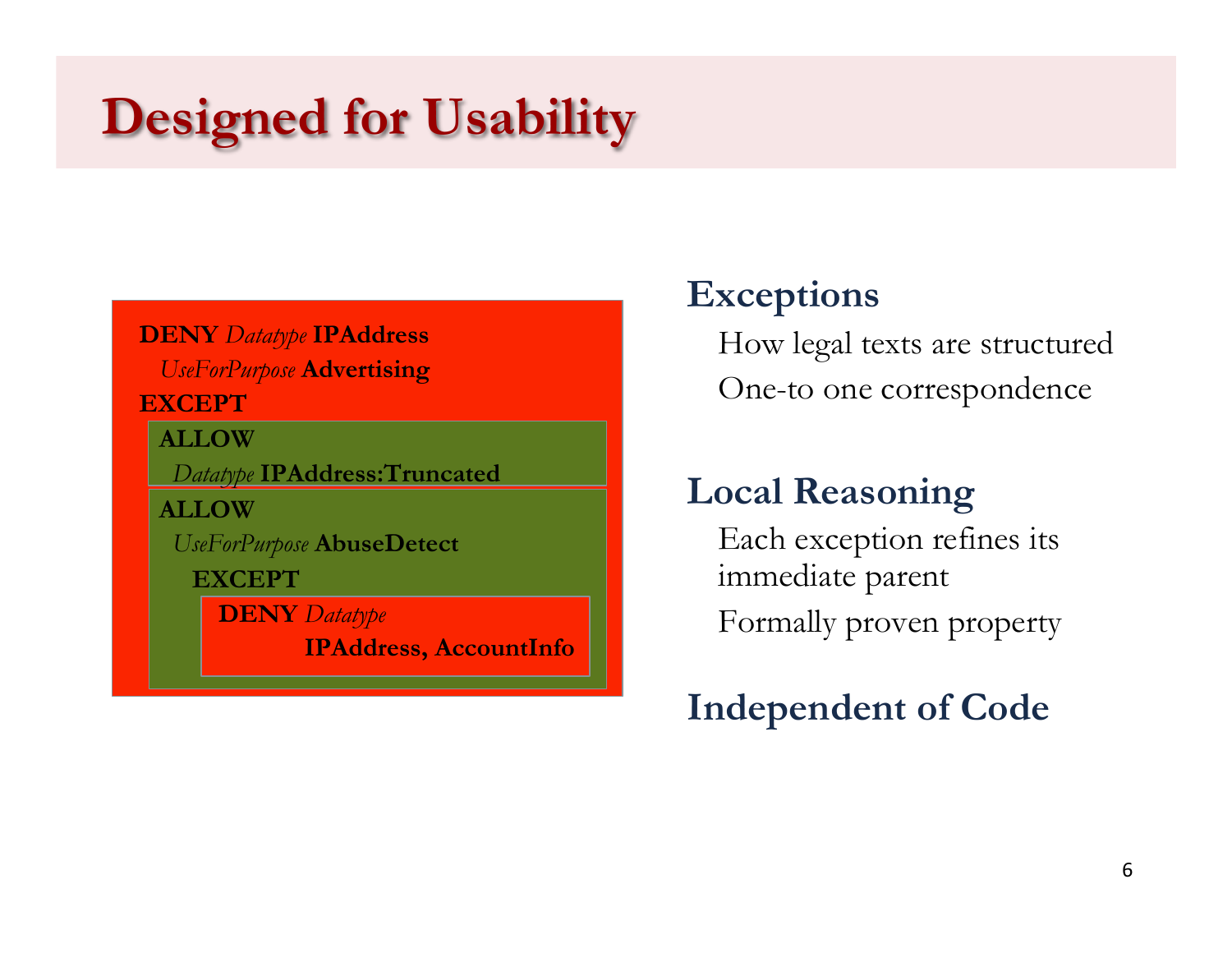

Usable. Expressive. Precise.

Usable by lawyers and privacy champs.

Expressive enough for real-world policies.

Precise semantics for local reasoning.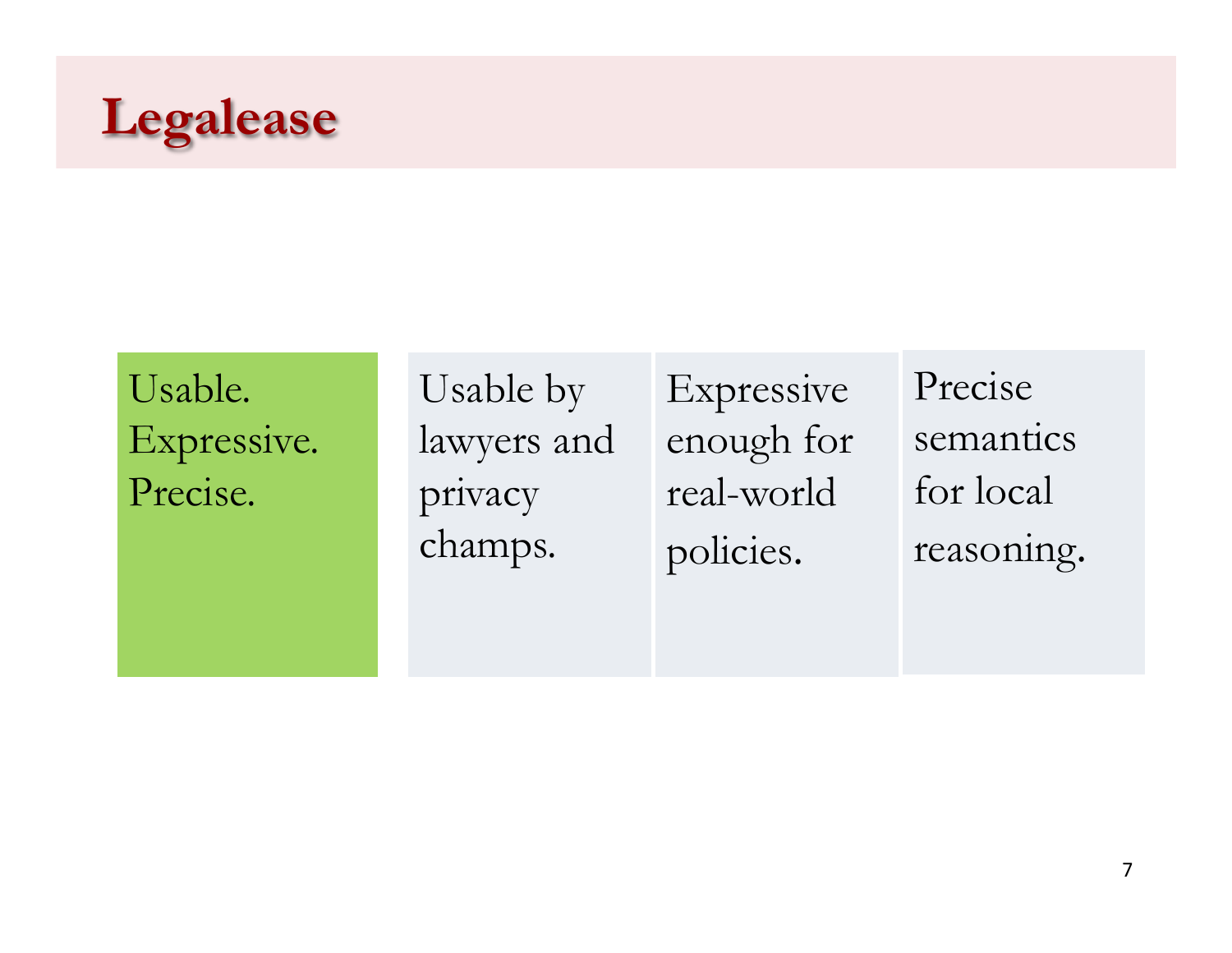